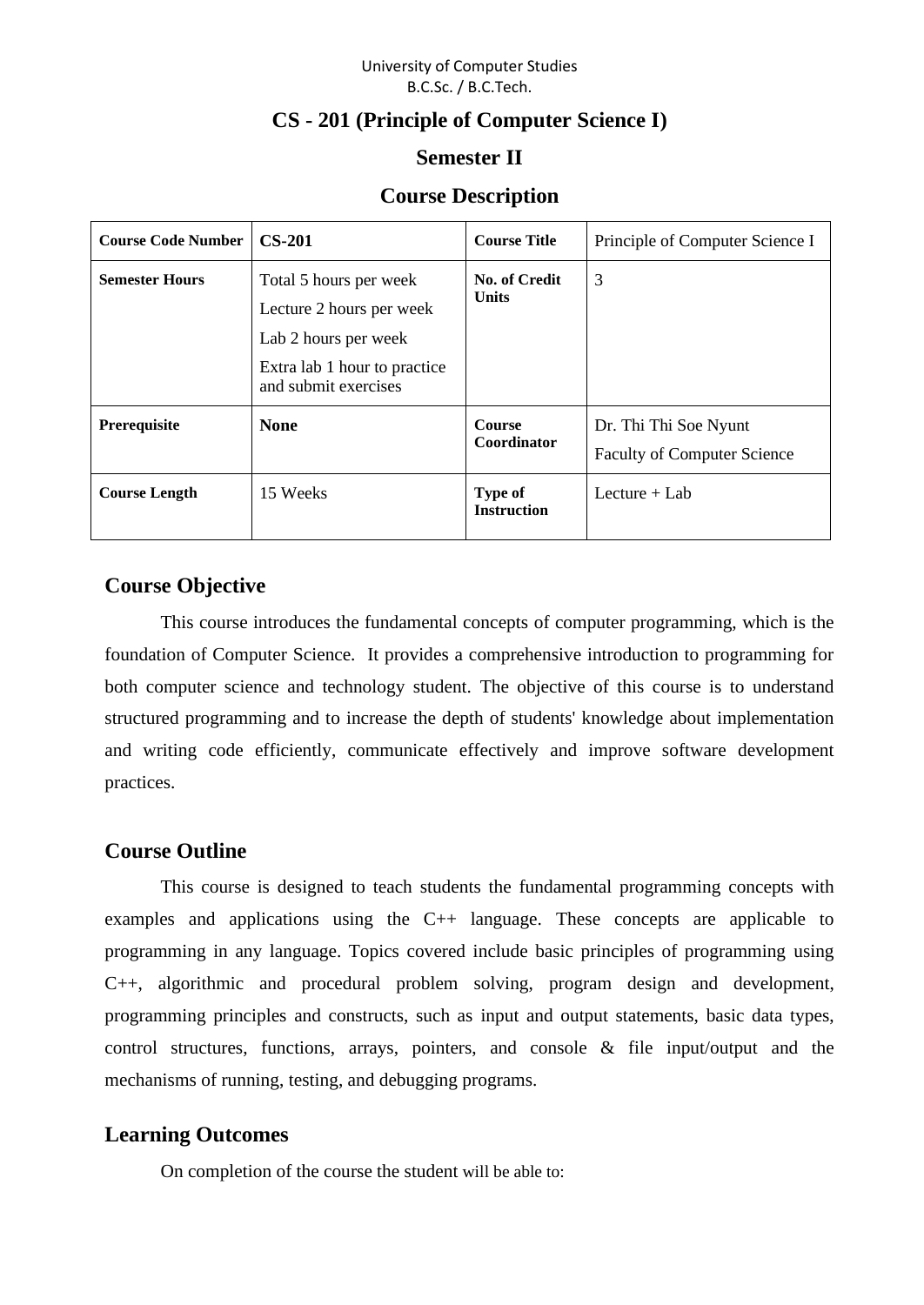### University of Computer Studies

#### B.C.Sc. / B.C.Tech.

- understand the basic features of C++ programming language
- understand modular programming by designing programs
- develop programs using fundamental concepts of programming
- understand the ability to run, test, and debug programs
- adapt in problem solving activities using programming as the tool
- understand how programming could be applied in the real-world application

# **Text Book**

[1] Object-Oriented Programming in C++ (Fourth Edition) by Robert Lafore

## **Reference Books**

- [1] Programming Logic and Design Comprehensive (Sixth Edition) by Joyce Farrell
- [2] Data Structures using C++ by Varsah H. Patil
- [3] C++ Language Tutorial (e-book)
- [4] C Programming for Engineering & Computer Science by H.H. Tan and T.B. D'Orazio

# **Course Organization**

Student participation in this course will involve the following activities:

- Attending the lectures
- Lab
- Test (Moodle)
- Quiz
- Assignments
- Exam

## **Assessment Plan for the Course**

| Paper Exam                 | 50 %   |
|----------------------------|--------|
| Assignment                 | 15 %   |
| Quizzes/Moodle             | 15 %   |
| <b>Class Participation</b> | $10\%$ |
| Lab Test                   | 10 %   |

# **Grading System**

UCSY follows a letter grade system comprising of grades A, A-, B+, B, B-, C+, C, C-, D and F. All marks obtained by students during the semester will be used in the grading process. A grade of "C" or better is required in this course because it is a prerequisite for other courses in the program. **The student who gets the grade point less than 2 must sit Re-Exam.**

### **The grading scale for this course is:**

| <b>Marks obtained</b> | Letter Grade | <b>Grade Point</b> |
|-----------------------|--------------|--------------------|
| $>=90$                |              |                    |
| $85 - 89$             | А-           | 3.75               |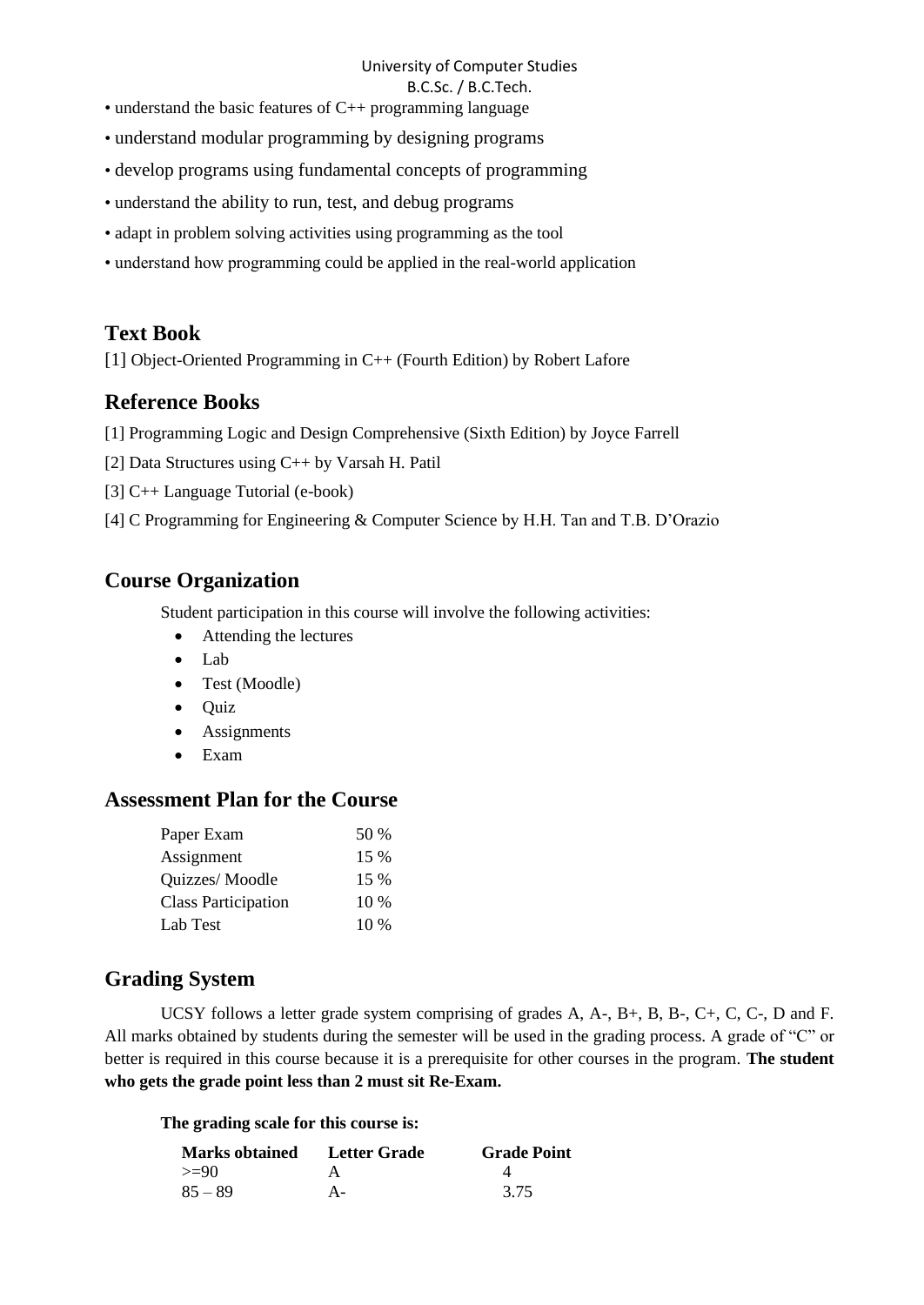|           |      | University of Computer Studies |
|-----------|------|--------------------------------|
|           |      | B.C.Sc. / B.C.Tech.            |
| $80 - 84$ | $B+$ | 3.25                           |
| $75 - 79$ | B    | 3                              |
| $70 - 74$ | B-   | 2.75                           |
| $65 - 69$ | $C+$ | 2.25                           |
| $60 - 64$ | C    | 2                              |
| $55 - 59$ | $C-$ | 1.75                           |
| $50 - 54$ | D    |                                |
| $0 - 49$  | F    |                                |
|           |      |                                |

**Fail Grade and Re-Exam: C-, D, F (Grade point <2)**

#### **Class Attendance and Participation Policy:**

- **Attendance :** Class attendance is **mandatory**. Most of the material you will learn will be covered in the lectures, so it is important that you not miss any of them. You are expected to show up on time for class, and stay for the whole lecture. Students are expected to attend each class, to complete any required preparatory work (including assigned reading) and to participate actively in lectures, discussions and exercises.
- Mobile phones **must** be silenced and put away for the entire lecture unless use is specified by the instructor. You may not make or receive calls on your cell phone, or send or receive text messages during lectures.
- You are responsible for all material sent as email. Ignorance of such material is no excuse. You are responsible for all materials presented in the lectures.
- Your conduct in class should be conducive towards a positive learning environment for your class mates as well as yourself.

#### • **Assignments, Quizzes, Labs and Test with Moodle**

Students take a short 3 to 5 quiz for every lecture and 10 or 20 points quiz / Moodle test after each lecture or chapter. The intent of the quiz/Moodle is to discover early where the areas of misunderstanding may lie. They will account for 20% of the student's grade. The Any assignment or quiz is simply missed, regardless of the reason why (e.g. illness, work, traffic, car trouble, computer problems, death, etc.), and earns a grade of zero. You are strongly encouraged to complete all assignments and attend all quizzes so that you can check that you understand the material and can throw out bad grades, or grades for which you had to miss an assignment or quiz for a valid reason. Late submissions will not be accepted for any graded activity for any reason. Students will have the opportunity to review the quizzes and see the correct answers once they have been graded. Student need to answer test which will announce by lecturer.

#### • **There are no extra credit opportunities.**

Students may not do additional work nor resubmit any graded activity to raise a final grade.

### • **Test**

Test will start after one or two chapters finished and the coordinator will announce the date for the test.

#### • **Exam**

The exam will be conducted on-campus, in a classroom. The dates/times/locations will be posted on Board as soon as possible.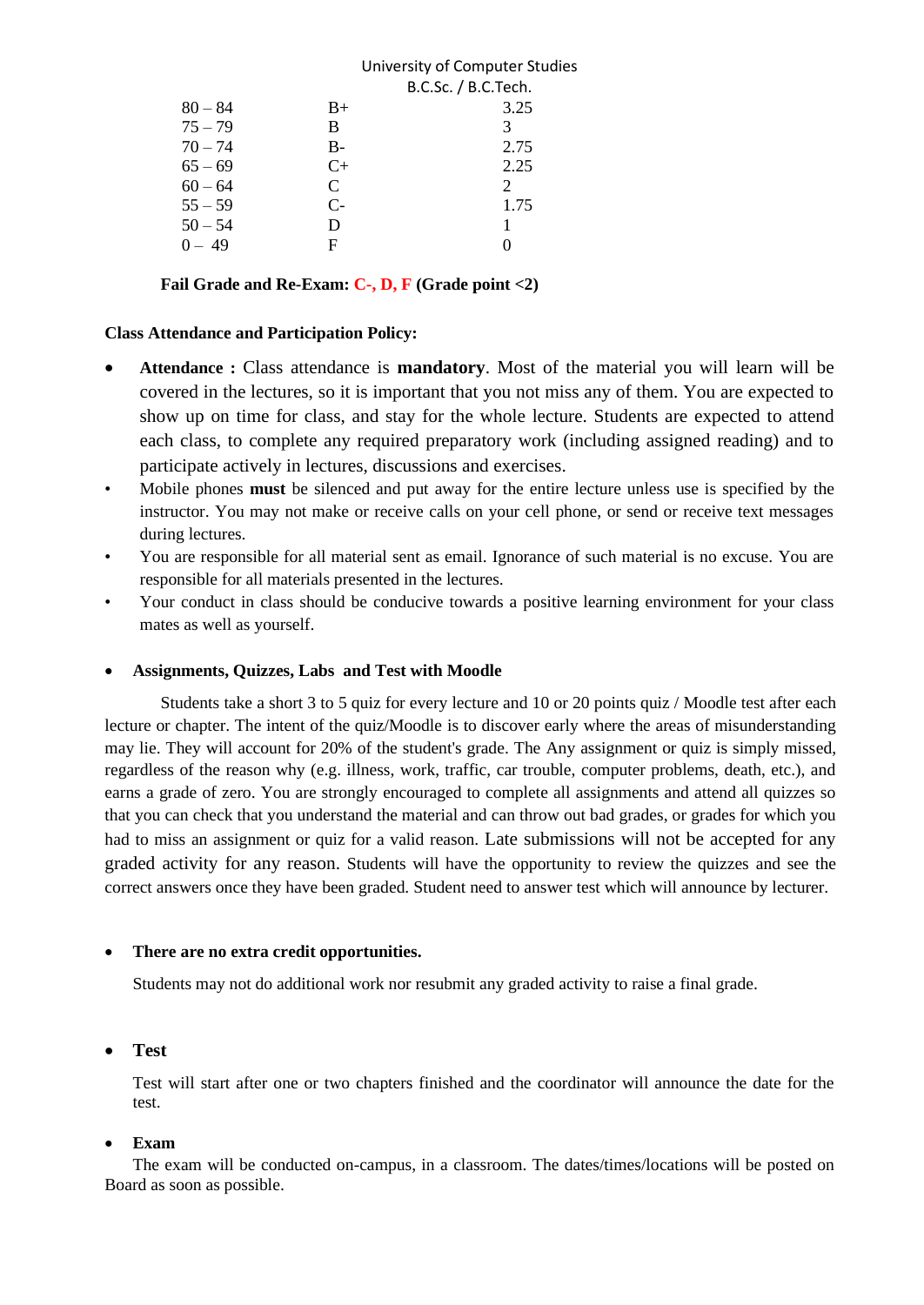#### University of Computer Studies B.C.Sc. / B.C.Tech. For this course, the following additional requirements are specified:

All work submitted for a grade must have been prepared by the individual student. Students are expressly prohibited from sharing any work that has been or will be submitted for a grade, in progress or completed, for this course in any manner with a person other than the instructor and teaching assistant(s) assigned to this course). Specifically, students may not do the following, including but not limited to:

- Discuss questions, example problems, or example work with another person that leads to a similar solution to work submitted for a grade.
- Give to, show, or receive from another person (intentionally, or accidentally because the work was not protected) a partial, completed, or graded solution.
- Ask another person about the completion or correctness of an assignment.
- Post questions or a partial, completed, or graded solution electronically (e.g. a Web site).
- All work must be newly created by the individual student for this course. Any usage of work developed for another course, or for this course in a prior semester, is strictly prohibited without prior approval from the instructor.
- Posting or sharing course content (e.g. instructor provided lecture notes, assignment directions, assignment questions, or anything not created solely by the student), using any non-electronic or electronic medium (e.g. web site, FTP site, any location where it is accessible to someone other than the individual student, instructor and/or teaching assistant(s)) constitutes copyright infringement and is strictly prohibited without prior approval from the instructor.

### • **Programming Style and Documentation**

Each assignment program must start with comments stating your name, the assignment number, and a brief description of the program's purpose. Students are expected to follow the Programming Style recommendations given in class and in the text. For example (but not limited to):

- Indent statement
- Use descriptive identifier naming conventions
- Use single blank lines to separate sections of the program
- Align opening and closing braces
- Include appropriate comments throughout the program.

Note: Student who does not follow good programming practices will result in a deduction from the grade for that assignment.

| No. | <b>Topics</b>               | Week   | <b>Remark</b> |
|-----|-----------------------------|--------|---------------|
|     | C++ Programming Basics      |        | Chapter $(2)$ |
| 1.  | C++ Basic Program           | Week 1 |               |
|     | Input and output statements |        |               |
|     | Directives                  |        |               |
|     | <b>Comments</b>             |        |               |
|     | Variables, Constants        |        |               |

### Tentative Lecture Plan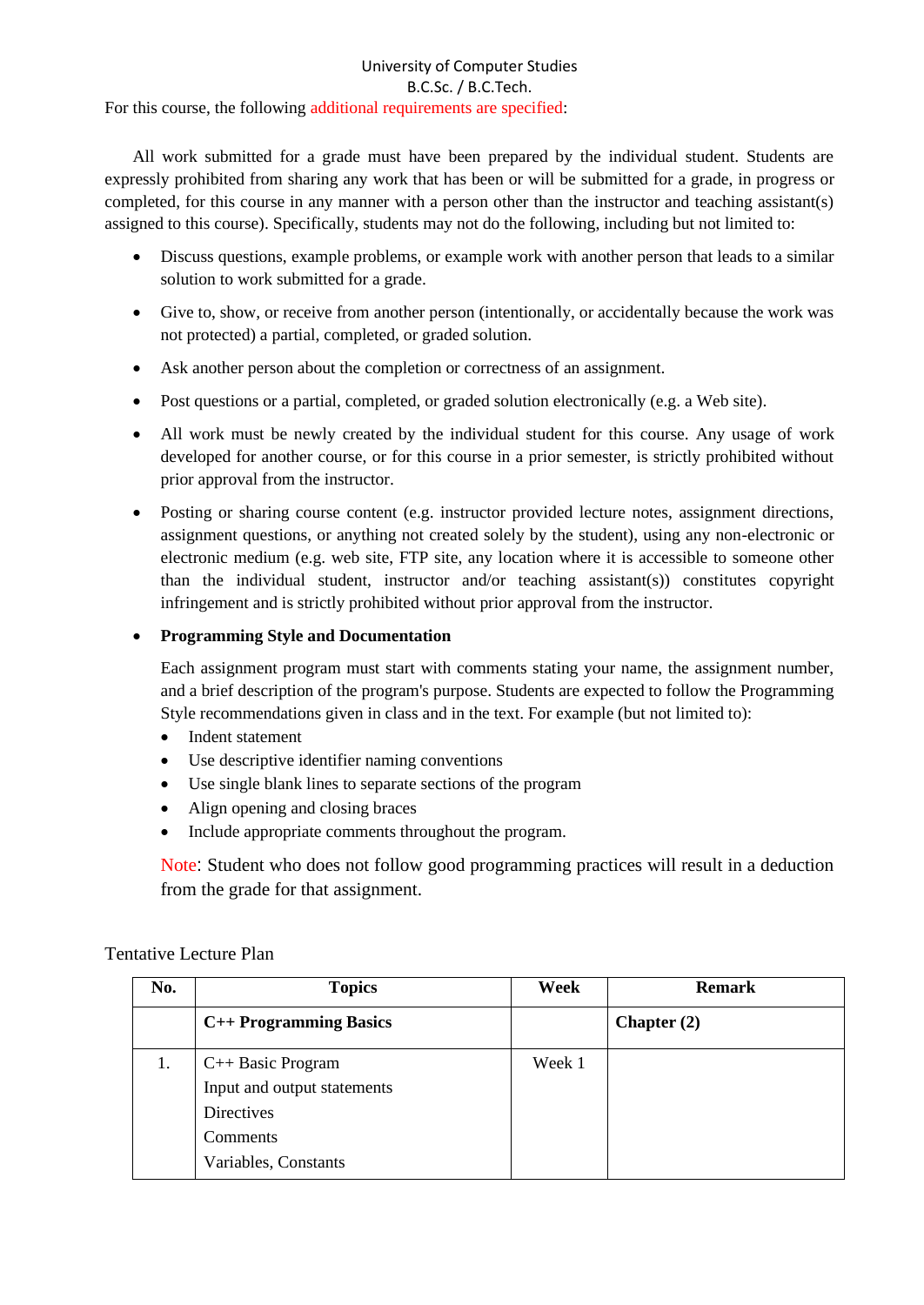#### University of Computer Studies B.C.Sc. / B.C.Tech.

| 2. | Escape sequence and setw Manipulator              | Week $2+3$   | Chapter (2)                 |
|----|---------------------------------------------------|--------------|-----------------------------|
|    | Arithmetic Operators                              |              |                             |
|    | Expressions                                       |              |                             |
|    | Precedence and associativity                      |              |                             |
|    | <b>Library Function Introduction</b>              |              |                             |
|    | <b>Loops and Decisions</b>                        |              |                             |
| 3. | <b>Relational Operators</b>                       | Week $3 + 4$ | Chapter (3)                 |
|    | <b>Logical Operators</b>                          |              |                             |
|    | Selection statements                              |              |                             |
|    | If and if else if statements                      |              |                             |
|    | Switch statements                                 |              |                             |
|    | Conditional operator                              |              |                             |
|    | The getche() Library function                     |              |                             |
| 4. | <b>Control Statements</b>                         | Week $4+5$   | Chapter (3)                 |
|    | for loop                                          |              |                             |
|    | while loop                                        |              |                             |
|    | do while loop                                     |              |                             |
|    | Nested loop                                       |              |                             |
|    | <b>Arrays and Strings</b>                         |              |                             |
| 5. | <b>Array Fundamentals</b>                         | Week $6 + 7$ | Chapter (7)                 |
|    | Defining Arrays                                   |              |                             |
|    | <b>Array Elements</b><br>$\overline{\phantom{0}}$ |              |                             |
|    | <b>Accessing Array Elements</b>                   |              |                             |
|    | <b>Initializing Arrays</b>                        |              |                             |
|    | Multidimensional Arrays                           |              |                             |
| 6. | C-Strings                                         | Week $7+8$   | Chapter (7)                 |
|    | Character array                                   |              |                             |
|    | standard functions                                |              |                             |
| 7. | File                                              | Week 9       | Refer to Reference book [4] |
|    | File declaration                                  |              |                             |
|    | File Opening                                      |              |                             |
|    | Writing data to the file                          |              |                             |
|    | Reading data from the file                        |              |                             |
|    | File Closing                                      |              |                             |
|    | <b>Structures</b>                                 |              | Chapter (4)                 |
| 8. | <b>Structures</b>                                 | Week 10      |                             |
|    |                                                   | $+11$        |                             |
|    | Enumerations                                      |              |                             |
|    | <b>Functions</b>                                  |              | Chapter(5)                  |
| 9. | <b>Simple Functions</b>                           | Week         |                             |
|    | - Passing Arguments to Functions                  | $12 + 13$    |                             |
|    | - Returning Values from Functions                 |              |                             |
|    | - Inline Functions and Default Argument           |              |                             |
|    |                                                   |              |                             |